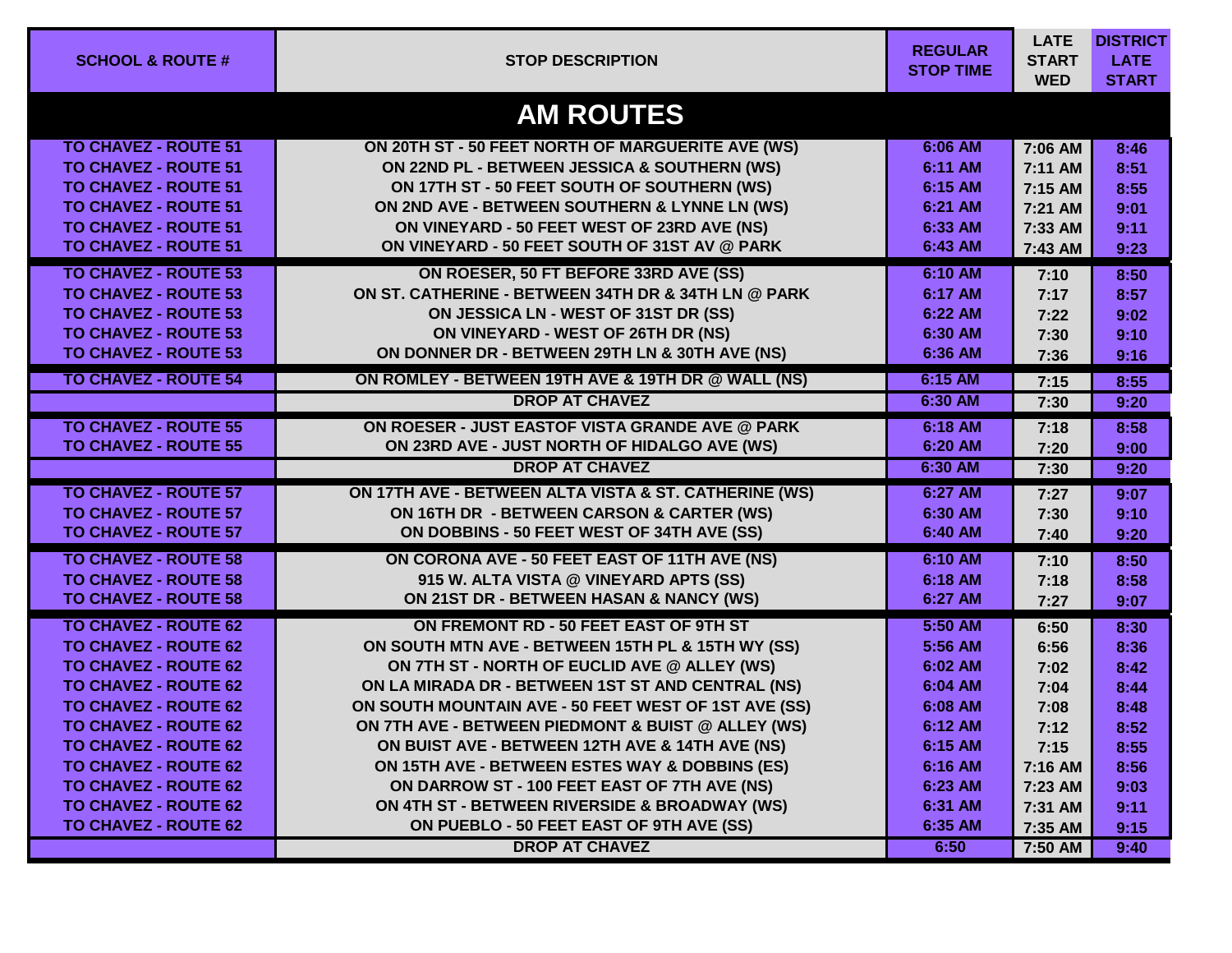| <b>TO CHAVEZ - ROUTE 63</b> | ON 7TH AVE - BETWEEN CANAL & BEAUTIFUL LN (WS)               | 6:24 AM | 7:24 AM | 9:04 |
|-----------------------------|--------------------------------------------------------------|---------|---------|------|
| <b>TO CHAVEZ - ROUTE 63</b> | ON 7TH AVE - 100 FEET SOUTH OF SOUTH MTN AVE (WS)            | 6:26 AM | 7:26    | 9:06 |
| <b>TO CHAVEZ - ROUTE 63</b> | ON 7TH AVE - 50 FEET NORTH OF EUCLID AVE (WS)                | 6:28 AM | 7:28 AM | 9:08 |
| <b>TO CHAVEZ - ROUTE 63</b> | ON LA MIRADA DR - BETWEEN 7TH AVE & 8TH AVE @ ALLEY (NS)     | 6:31 AM | 7:31 AM | 9:11 |
| <b>TO CHAVEZ - ROUTE 63</b> | ON 19TH AV @ 1ST DRIVEWAY OF COUNTRYSIDE MOBILE PARK (WS)    | 6:37 AM | 7:37 AM | 9:17 |
| <b>TO CHAVEZ - ROUTE 63</b> | ON DESERT LN - BETWEEN 23RD AV & 23RD DR (NS)                | 6:40 AM | 7:40 AM | 9:20 |
|                             | <b>DROP AT CHAVEZ</b>                                        | 6:50    | 7:50 AM | 9:40 |
| <b>TO CHAVEZ - ROUTE 65</b> | ON 9TH DR - BETWEEN JESSICA LN & KOWALSKY LN (WS)            | 6:29 AM | 7:29 AM | 9:09 |
| <b>TO CHAVEZ - ROUTE 65</b> | ON 15TH AVE - 50 FEET SOUTH OF SUNLAND AVE (WS) - TEMP STOP  | 6:34 AM | 7:34    | 9:14 |
| <b>TO CHAVEZ - ROUTE 65</b> | ON 13TH AVE - BETWEEN PLEASANT LN & LYNNE LN @ MAILBOXES (WS | 6:36 AM | 7:36 AM | 9:16 |
|                             | <b>DROP AT CHAVEZ</b>                                        | 6:50    | 7:50 AM | 9:40 |
| <b>TO CHAVEZ - ROUTE 66</b> | ON 12TH AVE - BETWEEN POLK & VAN BUREN (WS)                  | 6:06 AM | 7:06 AM | 8:46 |
| <b>TO CHAVEZ - ROUTE 66</b> | ON 16TH AVE - BETWEEN BUCKEYE & YUMA @ PARKING LOT (WS)      | 6:13 AM | 7:13 AM | 8:53 |
| <b>TO CHAVEZ - ROUTE 66</b> | ON YAVAPAI - BETWEEN 1ST AVE & CENTRAL AVE (SS)              | 6:18 AM | 7:18 AM | 8:18 |
| <b>TO CHAVEZ - ROUTE 66</b> | ON ELWOOD ST - 50 FEET EAST OF CENTRAL AVE (NS)              | 6:24 AM | 7:24 AM | 9:04 |
| <b>TO CHAVEZ - ROUTE 66</b> | ON CORONA AVE - 50 FEET WEST OF CENTRAL AVE (SS)             | 6:30 AM | 7:30    | 9:10 |
| <b>TO CHAVEZ - ROUTE 66</b> | ON ROESER RD - BETWEEN CODY DR & MONTEZUMA ST (NS)           | 6:34 AM | 7:34 AM | 9:14 |
|                             | <b>DROP AT CHAVEZ</b>                                        | 6:50    | 7:50 AM | 9:40 |
| <b>TO CHAVEZ - ROUTE 70</b> | ON 23RD AVE BETWEEN HAZELWOOD & COOLIDGE                     | 4:56 AM | 5:56 AM | 7:36 |
| <b>TO CHAVEZ - ROUTE 70</b> | 2302 W COLTER ST                                             | 5:01 AM | 6:01 AM | 7:41 |
| <b>TO CHAVEZ - ROUTE 70</b> | 3621 N BLACK CANYON HWY @ CANYON POINTE APTS (ES)            | 5:09 AM | 6:09 AM | 7:49 |
| <b>TO CHAVEZ - ROUTE 70</b> | ON 29TH AVE - BETWEEN MONTEROSA & INDIAN SCHOOL @ ALLEY (WS) | 5:13 AM | 6:13 AM | 7:53 |
| <b>TO CHAVEZ - ROUTE 70</b> | ON 36TH AVE - BETWEEN MCDOWELL & LYNWOOD (WS)                | 5:22 AM | 6:22 AM | 8:02 |
| <b>TO CHAVEZ - ROUTE 70</b> | ON SHERMAN - 100 FEET WEST OF 35TH AVE (NS)                  | 5:29 AM | 6:29    | 8:09 |
| <b>TO CHAVEZ - ROUTE 70</b> | ON 31ST AVE - 50 FEET NORTH OF PIMA ST (WS)                  | 5:34 AM | 6:34    | 8:14 |
| <b>TO CHAVEZ - ROUTE 70</b> | ON TAMARISK AVE - 50 FEET EAST OF 26TH LN @ WALL (NS)        | 5:46 AM | 6:46    | 8:26 |
| <b>TO CHAVEZ - ROUTE 70</b> | ON MOBILE LN - BETWEEN 24TH AV & 25TH AV (NS)                | 5:51 AM | 6:51    | 8:31 |
| <b>TO CHAVEZ - ROUTE 70</b> | ON 28TH AVE - BETWEEN SUNLAND & PECAN @ PARK (WS)            | 5:57 AM | 6:57    | 8:37 |
| <b>TO CHAVEZ - ROUTE 70</b> | ON 31ST AVE - SOUTH OF PLEASANT LN @ STREET LIGHT (WS)       | 6:02 AM | 7:02    | 8:42 |
|                             | <b>DROP AT CHAVEZ</b>                                        | 6:30 AM | 7:30    | 9:20 |
| <b>TO CHAVEZ - ROUTE 71</b> | ON 66TH DR - BETWEEN GRANADA & PALM                          | 5:33 AM | 6:33    | 8:13 |
| <b>TO CHAVEZ - ROUTE 71</b> | ON OSBORN RD - BETWEEN 68TH AVE & 67TH LN (SS)               | 5:41 AM | 6:41    | 8:21 |
| <b>TO CHAVEZ - ROUTE 71</b> | ON HUBBELL ST - 100 FEET WEST OF 43RD AVE @ PARK (NS)        | 5:54 AM | 6:54    | 8:34 |
| TO CHAVEZ - ROUTE 71        | ON 55TH AVE - BETWEEN ALMERIA & CORONADO (ES)                | 6:05 AM | 7:05    | 8:45 |
| <b>TO CHAVEZ - ROUTE 71</b> | ON VAN BUREN ST - WEST OF 64TH DR @ BUS STOP (NS)            | 6:11 AM | 7:11    | 8:51 |
| <b>TO CHAVEZ - ROUTE 71</b> | ON RIVER WALK DR - SOUTH OF GROVE ACROSS FROM GREENBELT (ES) | 6:26 AM | 7:26    | 9:06 |
| <b>TO CHAVEZ - ROUTE 71</b> | ON 55TH AVE - 50 FEET SOUTH OF HUNTINGTON DR (ES)            | 6:29 AM | 7:29    | 9:09 |
| <b>TO CHAVEZ - ROUTE 71</b> | ON 53RD AVE SOUTH OF SOUTHERN (WS)                           | 6:33 AM | 7:33    | 9:13 |
| <b>TO CHAVEZ - ROUTE 71</b> | ON 41ST AVE - BETWEEN NANCY & LYNNE (ES)                     | 6:39 AM | 7:39    | 9:19 |
| <b>TO CHAVEZ - ROUTE 71</b> | ON 42ND AVE - BETWEEN HUNTINGTON & SOUTHERN (WS)             | 6:42 AM | 7:42    | 9:22 |
|                             | <b>DROP AT CHAVEZ</b>                                        | 6:50    | 7:50 AM | 9:40 |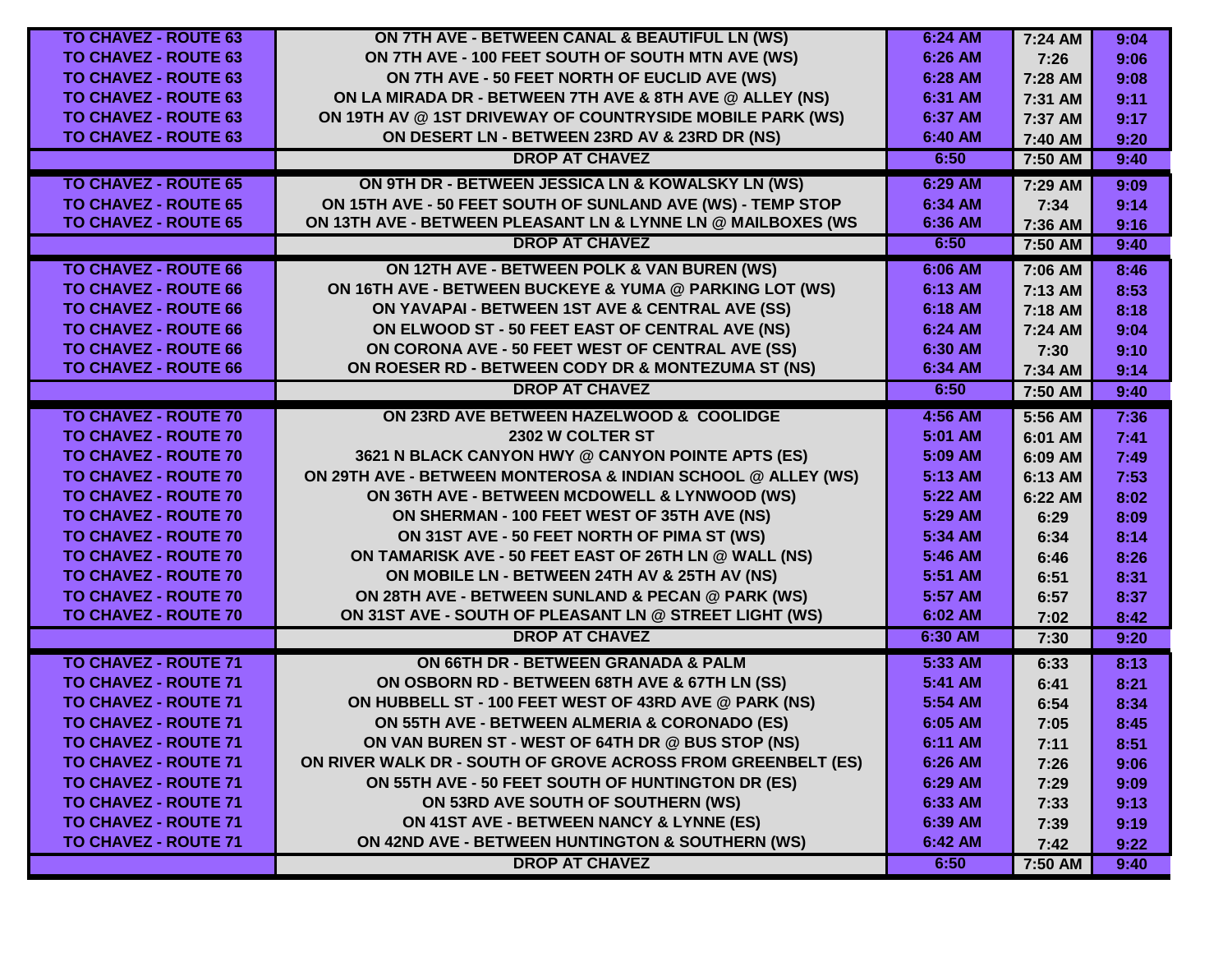| <b>TO CHAVEZ - ROUTE 72</b> | ON ELWOOD ST - 50 FEET WEST OF 51ST DR (NS)                  | 5:42 AM | 6:42    | 8:22 |
|-----------------------------|--------------------------------------------------------------|---------|---------|------|
| <b>TO CHAVEZ - ROUTE 72</b> | ON PUEBLO AVE - BETWEEN 56TH AVE & 55TH DR @ GREENBELT (SS)  | 5:48 AM | 6:48    | 8:28 |
| <b>TO CHAVEZ - ROUTE 72</b> | ON 63RD AVE 50FT S OF PUEBLO (ES)                            | 5:51 AM | 6:51    | 8:31 |
| <b>TO CHAVEZ - ROUTE 72</b> | ON WILLIAMS ST - BETWEEN 63RD DR & 63RD LN @ WALL (NS)       | 5:56 AM | 6:56    | 8:36 |
| <b>TO CHAVEZ - ROUTE 72</b> | ON 67TH AVE - 50 FEET SOUTH OF WILLIAMS ST (ES)              | 6:00 AM | 7:00    | 8:40 |
| <b>TO CHAVEZ - ROUTE 72</b> | ON BASELINE PAST 79TH AVE @ HOUSES (NS)                      | 6:08 AM | 7:08    | 8:48 |
| <b>TO CHAVEZ - ROUTE 72</b> | ON 83RD AVE - 100 FEET SOUTH OF BASELINE (ES)                | 6:11 AM | 7:11    | 8:51 |
| <b>TO CHAVEZ - ROUTE 72</b> | ON 75TH AV - 50 FEET SOUTH OF DUNBAR DR (ES)                 | 6:14 AM | 7:14    | 8:54 |
| <b>TO CHAVEZ - ROUTE 72</b> | ON VINEYARD RD - BETWEEN 67TH DR & 67TH AVE (SS)             | 6:20 AM | 7:20    | 9:00 |
| <b>TO CHAVEZ - ROUTE 72</b> | ON MEADOWS LOOP WEST - SOUTH OF VALENCIA DR @ GREENBELT (WS) | 6:24 AM | 7:24    | 9:04 |
| <b>TO CHAVEZ - ROUTE 72</b> | ON MEADOWS LOOP EAST - SOUTH OF KELSIE DR @ PARK (SS)        | 6:27 AM | 7:27    | 9:07 |
| <b>TO CHAVEZ - ROUTE 72</b> | ON 63RD AVE - JUST NORTH OF BRANHAM LN (WS)                  | 6:30 AM | 7:30    | 9:10 |
| <b>TO CHAVEZ - ROUTE 72</b> | ON 55TH LN - 100 FEET SOUTH OF BASELINE (WS)                 | 6:35 AM | 7:35    | 9:15 |
| <b>TO CHAVEZ - ROUTE 72</b> | ON 47TH AV - BETWEEN BEAUTIFUL & VALENCIA @ GREENBELT (ES)   | 6:40 AM | 7:40    | 9:20 |
|                             | <b>DROP AT CHAVEZ</b>                                        | 6:50    | 7:50 AM | 9:40 |
| <b>TO CHAVEZ - ROUTE 73</b> | ON LA SALLE ST - BETWEEN 35TH DR & 35TH AV @ ALLEY (SS)      | 6:30 AM | 7:30    | 9:10 |
| <b>TO CHAVEZ - ROUTE 73</b> | ON VINEYARD RD - BETWEEN 53RD AV & 52ND AV @ HYDRANT (SS)    | 6:40 AM | 7:40    | 9:20 |
| <b>TO CHAVEZ - ROUTE 73</b> | ON 55TH AV - BETWEEN ELLIS & MINTON @ FIRE HYDRANT (ES)      | 6:42 AM | 7:42    | 9:22 |
|                             | <b>DROP AT CHAVEZ</b>                                        | 6:50    | 7:50 AM | 9:40 |
| <b>TO CHAVEZ - ROUTE 76</b> | ON 35TH DR - BETWEEN PASEO WAY & HOPI TRAIL @ WALL (WS)      | 5:59 AM | 6:59    | 8:39 |
| <b>TO CHAVEZ - ROUTE 76</b> | ON OLNEY AVE - 100 FEET WEST OF 43RD AVE @ WALL (NS)         | 6:06 AM | 7:06    | 8:46 |
| <b>TO CHAVEZ - ROUTE 76</b> | ON OLNEY - 50 FEET EAST OF 47TH AV (NS)                      | 6:09 AM | 7:09 AM | 8:49 |
| <b>TO CHAVEZ - ROUTE 76</b> | ON SOUTH MTN AVE - 100 FEET EAST OF 51ST AVE (NS)            | 6:24 AM | 7:24 AM | 9:04 |
| <b>TO CHAVEZ - ROUTE 76</b> | ON 47TH AVE - SOUTHEAST OF VINEYARD RD - ACROSS FROM SCHOOL  | 6:42 AM | 7:42 AM | 9:22 |
|                             | <b>DROP AT CHAVEZ</b>                                        | 6:50    | 7:50 AM | 9:40 |
| <b>TO CHAVEZ - ROUTE 78</b> | ON SANTA CRUZ RD - 50 FEET NORTH OF KOMATKE RD (WS)          | 5:27 AM | 6:27    | 8:07 |
| <b>TO CHAVEZ - ROUTE 78</b> | ON SANTA CRUZ RD - BETWEEN BIGHORN DR & GILA CROSSING BLVD   | 5:31    | 6:31 AM | 8:11 |
| <b>TO CHAVEZ - ROUTE 78</b> | ON KUKCHHEDAGI ST - BETWEEN SHEGOI ST & BELTLINE RD (WS)     | 5:32 AM | 6:32 AM | 8:12 |
| <b>TO CHAVEZ - ROUTE 78</b> | <b>ON GILA CROSSING BLVD 50 FEET EAST OF COCKATA, 85339</b>  | 5:38 AM | 6:38 AM | 8:18 |
| <b>TO CHAVEZ - ROUTE 78</b> | SUNDUST CIR, 85339 & TASHQUINTH DR, 85339                    | 5:46 AM | 6:46 AM | 8:26 |
| <b>TO CHAVEZ - ROUTE 78</b> | REDBIRD CIR, 85339 & TASHQUINTH DR, 85339                    | 5:47 AM | 6:47    | 8:27 |
| <b>TO CHAVEZ - ROUTE 78</b> | TASHQUINTH DR ,85339 & W LEWIS DR ,85339                     | 5:48 AM | 6:48    | 8:28 |
| <b>TO CHAVEZ - ROUTE 78</b> | ON 51ST AVE - 50 FEET NORTH OF JU-DUM ST (WS)                | 5:57 AM | 6:57    | 8:37 |
| <b>TO CHAVEZ - ROUTE 78</b> | 5575 W ST JOHNS RD                                           | 5:58 AM | 6:58    | 8:38 |
| <b>TO CHAVEZ - ROUTE 78</b> | ON ST JOHN - 50 FEET EAST OF MISSION LN (NS)                 | 6:00 AM | 7:00 AM | 8:40 |
| <b>TO CHAVEZ - ROUTE 78</b> | ON CARVER RD - 100 FEET EAST OF 75TH AVE (NS)                | 6:10 AM | 7:10 AM | 8:50 |
| <b>TO CHAVEZ - ROUTE 78</b> | ON CARVER RD BY HOUSE 3224                                   | 6:26 AM | 7:26 AM | 9:06 |
| <b>TO CHAVEZ - ROUTE 78</b> | ON OLNEY AVE - BETWEEN 24TH AV & 24TH DR (NS)                | 6:35 AM | 7:35 AM | 9:15 |
| <b>TO CHAVEZ - ROUTE 78</b> | ON 27TH AVE - 50 FEET SOUTH OF CARMEN ST (ES)                | 6:39 AM | 7:39 AM | 9:19 |
|                             | <b>DROP AT CHAVEZ</b>                                        | 6:50    | 7:50 AM | 9:40 |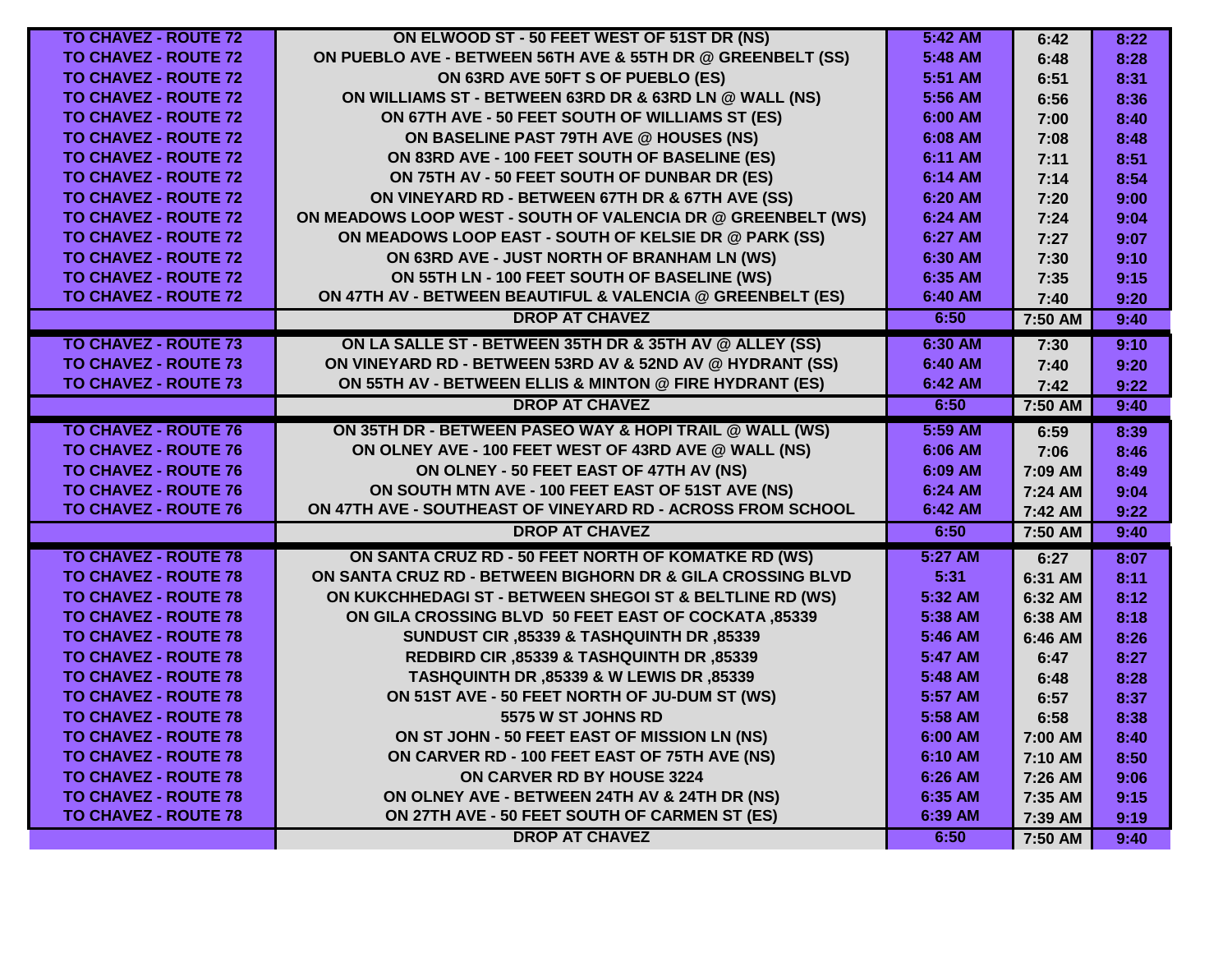|                               | <b>PM ROUTES</b>                                             |            |
|-------------------------------|--------------------------------------------------------------|------------|
| <b>FROM CHAVEZ - ROUTE 51</b> | ON VINEYARD 50 FT SOUTH OF 31ST AVE                          | 3:07:00 PM |
| <b>FROM CHAVEZ - ROUTE 51</b> | ON VINEYARD 50 FT WEST OF 23RD AVE                           | 15:21      |
| <b>FROM CHAVEZ - ROUTE 51</b> | ON 2ND AVE BETWEEN SOUTHERN AND LYNNE LN                     | 15:49      |
| <b>FROM CHAVEZ - ROUTE 51</b> | ON 17TH ST 50 FT SOUTH OF SOUTHERN                           | 15:54      |
| <b>FROM CHAVEZ - ROUTE 51</b> | ON 22ND PL BETWEEN JESSICA AND SOUTHERN                      | 13:58      |
| <b>FROM CHAVEZ - ROUTE 51</b> | ON 20TH ST 50 FT NORTH OF MAGUERITE                          | 16:03      |
| <b>FROM CHAVEZ - ROUTE 53</b> | ON ST. CATHERINE - BETWEEN 34TH DR & 34TH LN @ PARK          | 2:31 PM    |
| <b>FROM CHAVEZ - ROUTE 53</b> | ON JESSICA LN - WEST OF 31ST DR (SS)                         | 2:35 PM    |
| <b>FROM CHAVEZ - ROUTE 53</b> | ON VINEYARD - WEST OF 26TH DR (NS)                           | 2:40 PM    |
| <b>FROM CHAVEZ - ROUTE 53</b> | ON DONNER DR - BETWEEN 29TH LN & 30TH AVE (NS)               | 2:44 PM    |
| <b>FROM CHAVEZ - ROUTE 53</b> | ON ROESER, 50 FT BEFORE 33RD AVE (SS)                        | 2:51 PM    |
| <b>FROM CHAVEZ - ROUTE 54</b> | ON ROMLEY - BETWEEN 19TH AVE & 19TH DR @ WALL (NS)           | 3:36 PM    |
| <b>FROM CHAVEZ - ROUTE 55</b> | ON 23RD AVE - JUST NORTH OF HIDALGO AVE (WS)                 | 2:56 PM    |
| <b>FROM CHAVEZ - ROUTE 55</b> | ON ROESER - JUST EASTOF VISTA GRANDE AVE @ PARK              | 2:58 PM    |
| <b>FROM CHAVEZ - ROUTE 57</b> | ON DOBBINS - 50 FEET WEST OF 34TH AVE (SS)                   | 2:53 PM    |
| <b>FROM CHAVEZ - ROUTE 57</b> | ON 17TH AVE - BETWEEN ALTA VISTA & ST. CATHERINE (WS)        | 3:01 PM    |
| <b>FROM CHAVEZ - ROUTE 57</b> | ON 16TH DR - BETWEEN CARSON & CARTER (WS)                    | 3:03 PM    |
| <b>FROM CHAVEZ - ROUTE 58</b> | ON 21ST DR - BETWEEN HASAN & NANCY (WS)                      | 2:34 PM    |
| <b>FROM CHAVEZ - ROUTE 58</b> | ON CORONA AVE - 50 FEET EAST OF 11TH AVE (NS)                | 2:42 PM    |
| <b>FROM CHAVEZ - ROUTE 58</b> | 915 W. ALTA VISTA @ VINEYARD APTS (SS)                       | 2:46 PM    |
| <b>FROM CHAVEZ - ROUTE 62</b> | ON PUEBLO - 50 FEET EAST OF 9TH AVE (SS)                     | 3:01 PM    |
| <b>FROM CHAVEZ - ROUTE 62</b> | ON 4TH ST - BETWEEN RIVERSIDE & BROADWAY (WS)                | 3:05 PM    |
| <b>FROM CHAVEZ - ROUTE 62</b> | ON 15TH AVE - BETWEEN ESTES WAY & DOBBINS (ES)               | 3:16 PM    |
| <b>FROM CHAVEZ - ROUTE 62</b> | ON BUIST AVE - BETWEEN 12TH AVE & 14TH AVE (NS)              | 3:17 PM    |
| <b>FROM CHAVEZ - ROUTE 62</b> | ON 7TH AVE - BETWEEN PIEDMONT & BUIST @ ALLEY (WS)           | 3:20 PM    |
| <b>FROM CHAVEZ - ROUTE 62</b> | ON DARROW ST - 100 FEET EAST OF 7TH AVE (NS)                 | 3:29 PM    |
| <b>FROM CHAVEZ - ROUTE 62</b> | ON SOUTH MOUNTAIN AVE - 50 FEET WEST OF 1ST AVE (SS)         | 3:34 PM    |
| <b>FROM CHAVEZ - ROUTE 62</b> | ON LA MIRADA DR - BETWEEN 1ST ST AND CENTRAL (NS)            | 3:36 PM    |
| <b>FROM CHAVEZ - ROUTE 62</b> | ON 7TH ST - NORTH OF EUCLID AVE @ ALLEY (WS)                 | 3:40 PM    |
| <b>FROM CHAVEZ - ROUTE 62</b> | ON SOUTH MTN AVE - BETWEEN 15TH PL & 15TH WY (SS)            | 3:47 PM    |
| <b>FROM CHAVEZ - ROUTE 62</b> | ON FREMONT RD - 50 FEET EAST OF 9TH ST                       | 3:51 PM    |
| <b>FROM CHAVEZ - ROUTE 63</b> | ON DESERT LN - BETWEEN 23RD AV & 23RD DR (NS)                | 2:55 PM    |
| <b>FROM CHAVEZ - ROUTE 63</b> | ON 19TH AV @ 1ST DRIVEWAY OF COUNTRYSIDE MOBILE PARK (WS)    | 2:59 PM    |
| <b>FROM CHAVEZ - ROUTE 63</b> | ON 7TH AVE - BETWEEN CANAL & BEAUTIFUL LN (WS)               | 3:01 PM    |
| <b>FROM CHAVEZ - ROUTE 63</b> | ON 7TH AVE - 100 FEET SOUTH OF SOUTH MTN AVE (WS)            | 3:04 PM    |
| <b>FROM CHAVEZ - ROUTE 63</b> | ON 7TH AVE - 50 FEET NORTH OF EUCLID AVE (WS)                | 3:05 PM    |
| <b>FROM CHAVEZ - ROUTE 63</b> | ON LA MIRADA DR - BETWEEN 7TH AVE & 8TH AVE @ ALLEY (NS)     | 3:07 PM    |
| <b>FROM CHAVEZ - ROUTE 65</b> | ON 15TH AVE - 50 FEET SOUTH OF SUNLAND AVE (WS) - TEMP STOP  | 3:36 PM    |
| <b>FROM CHAVEZ - ROUTE 65</b> | ON 9TH DR - BETWEEN JESSICA LN & KOWALSKY LN (WS)            | 3:40 PM    |
| <b>FROM CHAVEZ - ROUTE 65</b> | ON 13TH AVE - BETWEEN PLEASANT LN & LYNNE LN @ MAILBOXES (WS | 3:42 PM    |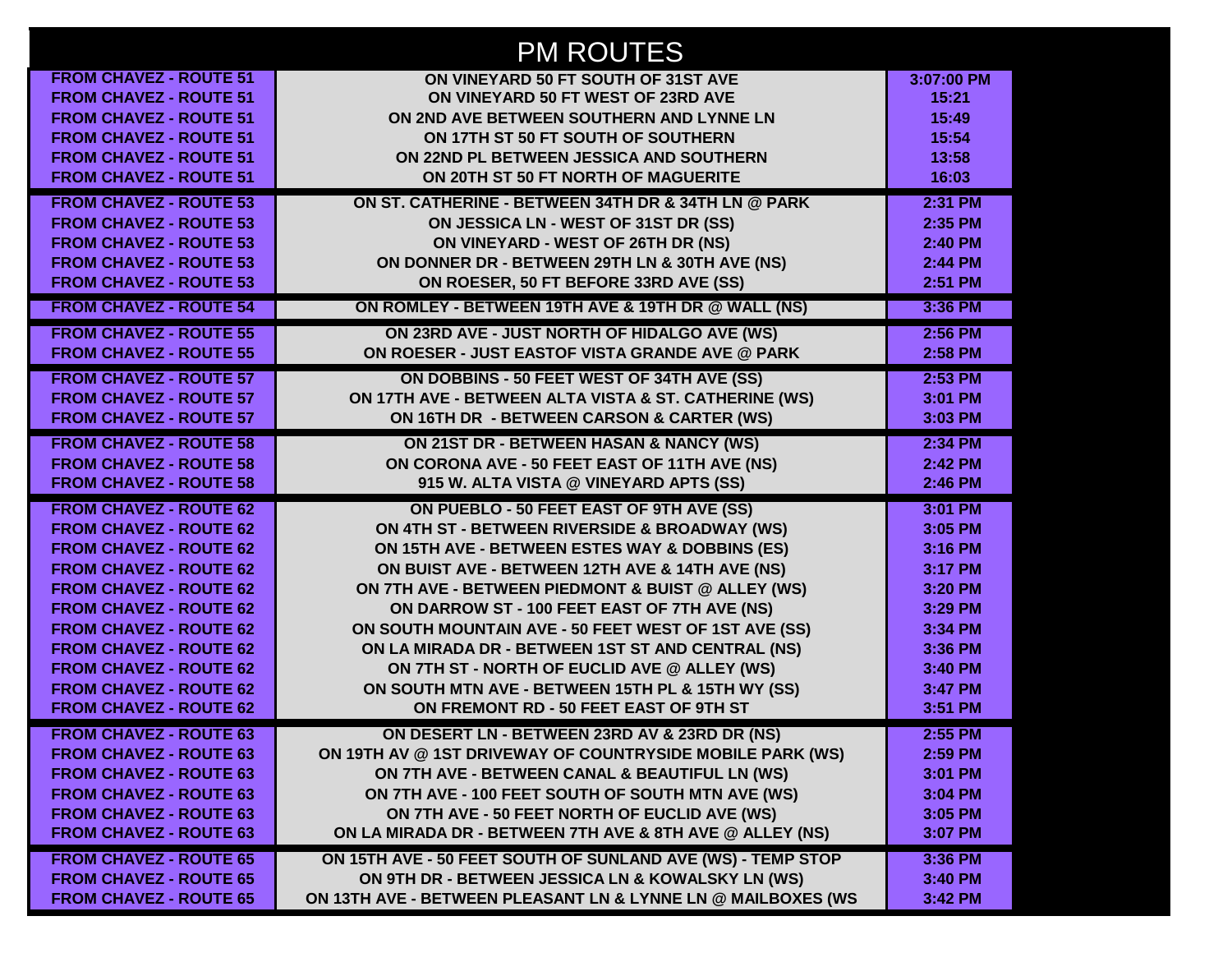| <b>FROM CHAVEZ - ROUTE 66</b> | ON ROESER RD - BETWEEN CODY DR & MONTEZUMA ST (NS)           | 3:00 PM |
|-------------------------------|--------------------------------------------------------------|---------|
| <b>FROM CHAVEZ - ROUTE 66</b> | ON CORONA AVE - 50 FEET WEST OF CENTRAL AVE (SS)             | 3:04 PM |
| <b>FROM CHAVEZ - ROUTE 66</b> | ON ELWOOD ST - 50 FEET EAST OF CENTRAL AVE (NS)              | 3:11 PM |
| <b>FROM CHAVEZ - ROUTE 66</b> | ON YAVAPAI - BETWEEN 1ST AVE & CENTRAL AVE (SS)              | 3:17 PM |
| <b>FROM CHAVEZ - ROUTE 66</b> | ON 16TH AVE - BETWEEN BUCKEYE & YUMA @ PARKING LOT (WS)      | 3:22 PM |
| <b>FROM CHAVEZ - ROUTE 66</b> | ON 12TH AVE - BETWEEN POLK & VAN BUREN (WS)                  | 3:29 PM |
| <b>FROM CHAVEZ - ROUTE 70</b> | ON 31ST AVE - SOUTH OF PLEASANT LN @ STREET LIGHT (WS)       | 3:14 PM |
| <b>FROM CHAVEZ - ROUTE 70</b> | ON 28TH AVE - BETWEEN SUNLAND & PECAN @ PARK (WS)            | 3:19 PM |
| <b>FROM CHAVEZ - ROUTE 70</b> | ON MOBILE LN - BETWEEN 24TH AV & 25TH AV (NS)                | 3:24 PM |
| <b>FROM CHAVEZ - ROUTE 70</b> | ON TAMARISK AVE - 50 FEET EAST OF 26TH LN @ WALL (NS)        | 3:31 PM |
| <b>FROM CHAVEZ - ROUTE 70</b> | ON 31ST AVE - 50 FEET NORTH OF PIMA ST (WS)                  | 3:41 PM |
| <b>FROM CHAVEZ - ROUTE 70</b> | ON SHERMAN - 100 FEET WEST OF 35TH AVE (NS)                  | 3:46 PM |
| <b>FROM CHAVEZ - ROUTE 70</b> | ON 36TH AVE - BETWEEN MCDOWELL & LYNWOOD (WS)                | 3:54 PM |
| <b>FROM CHAVEZ - ROUTE 70</b> | 3621 N BLACK CANYON HWY @ CANYON POINTE APTS (ES)            | 4:05 PM |
| <b>FROM CHAVEZ - ROUTE 70</b> | ON 29TH AVE - BETWEEN MONTEROSA & INDIAN SCHOOL @ ALLEY (WS) | 4:08 PM |
| <b>FROM CHAVEZ - ROUTE 70</b> | ON 23RD AVE BETWEEN HAZELWOOD & COOLIDGE                     | 4:28 PM |
| <b>FROM CHAVEZ - ROUTE 70</b> | 2302 W COLTER ST                                             | 4:36 PM |
| <b>FROM CHAVEZ - ROUTE 71</b> | ON 41ST AVE - BETWEEN NANCY & LYNNE (ES)                     | 2:52 PM |
| <b>FROM CHAVEZ - ROUTE 71</b> | ON 42ND AVE - BETWEEN HUNTINGTON & SOUTHERN (WS)             | 2:55 PM |
| <b>FROM CHAVEZ - ROUTE 71</b> | ON 53RD AVE SOUTH OF SOUTHERN (WS)                           | 2:59 PM |
| <b>FROM CHAVEZ - ROUTE 71</b> | ON 55TH AVE - 50 FEET SOUTH OF HUNTINGTON DR (ES)            | 3:02 PM |
| <b>FROM CHAVEZ - ROUTE 71</b> | ON RIVER WALK DR - SOUTH OF GROVE ACROSS FROM GREENBELT (ES) | 3:04 PM |
| <b>FROM CHAVEZ - ROUTE 71</b> | ON HUBBELL ST - 100 FEET WEST OF 43RD AVE @ PARK (NS)        | 3:19 PM |
| <b>FROM CHAVEZ - ROUTE 71</b> | ON 55TH AVE - BETWEEN ALMERIA & CORONADO (ES)                | 3:25 PM |
| <b>FROM CHAVEZ - ROUTE 71</b> | ON VAN BUREN ST - WEST OF 64TH DR @ BUS STOP (NS)            | 3:31 PM |
| <b>FROM CHAVEZ - ROUTE 71</b> | ON OSBORN RD - 50 FEET WEST OF 82ND DR (NS)                  | 3:40 PM |
| <b>FROM CHAVEZ - ROUTE 71</b> | ON OSBORN RD - BETWEEN 68TH AVE & 67TH LN (SS)               | 3:51 PM |
| <b>FROM CHAVEZ - ROUTE 71</b> | ON 66TH DR - BETWEEN GRANADA & PALM                          | 3:55 PM |
| <b>FROM CHAVEZ - ROUTE 72</b> | ON 47TH AV - BETWEEN BEAUTIFUL & VALENCIA @ GREENBELT (ES)   | 2:51 PM |
| <b>FROM CHAVEZ - ROUTE 72</b> | ON 55TH LN - 100 FEET SOUTH OF BASELINE (WS)                 | 2:58 PM |
| <b>FROM CHAVEZ - ROUTE 72</b> | ON 63RD AVE - JUST NORTH OF BRANHAM LN (WS)                  | 3:03 PM |
| <b>FROM CHAVEZ - ROUTE 72</b> | ON MEADOWS LOOP EAST - SOUTH OF KELSIE DR @ PARK (SS)        | 3:08 PM |
| <b>FROM CHAVEZ - ROUTE 72</b> | ON MEADOWS LOOP WEST - SOUTH OF VALENCIA DR @ GREENBELT (WS) | 3:11 PM |
| <b>FROM CHAVEZ - ROUTE 72</b> | ON BASELINE PAST 79TH AVE @ HOUSES (NS)                      | 3:14 PM |
| <b>FROM CHAVEZ - ROUTE 72</b> | ON 83RD AVE - 100 FEET SOUTH OF BASELINE (ES)                | 3:17 PM |
| <b>FROM CHAVEZ - ROUTE 72</b> | ON 75TH AV - 50 FEET SOUTH OF DUNBAR DR (ES)                 | 3:21 PM |
| <b>FROM CHAVEZ - ROUTE 72</b> | ON VINEYARD RD - BETWEEN 67TH DR & 67TH AVE (SS)             | 3:26 PM |
| <b>FROM CHAVEZ - ROUTE 72</b> | ON 67TH AVE - 50 FEET SOUTH OF WILLIAMS ST (ES)              | 3:32 PM |
| <b>FROM CHAVEZ - ROUTE 72</b> | ON WILLIAMS ST - BETWEEN 63RD DR & 63RD LN @ WALL (NS)       | 3:35 PM |
| <b>FROM CHAVEZ - ROUTE 72</b> | ON PUEBLO AVE - BETWEEN 62ND LN & 62ND DR (SS)               | 3:41 PM |
| <b>FROM CHAVEZ - ROUTE 72</b> | ON PUEBLO AVE - BETWEEN 56TH AVE & 55TH DR @ GREENBELT (SS)  | 3:44 PM |
| <b>FROM CHAVEZ - ROUTE 72</b> | ON ELWOOD ST - 50 FEET WEST OF 51ST DR (NS)                  | 3:51 PM |